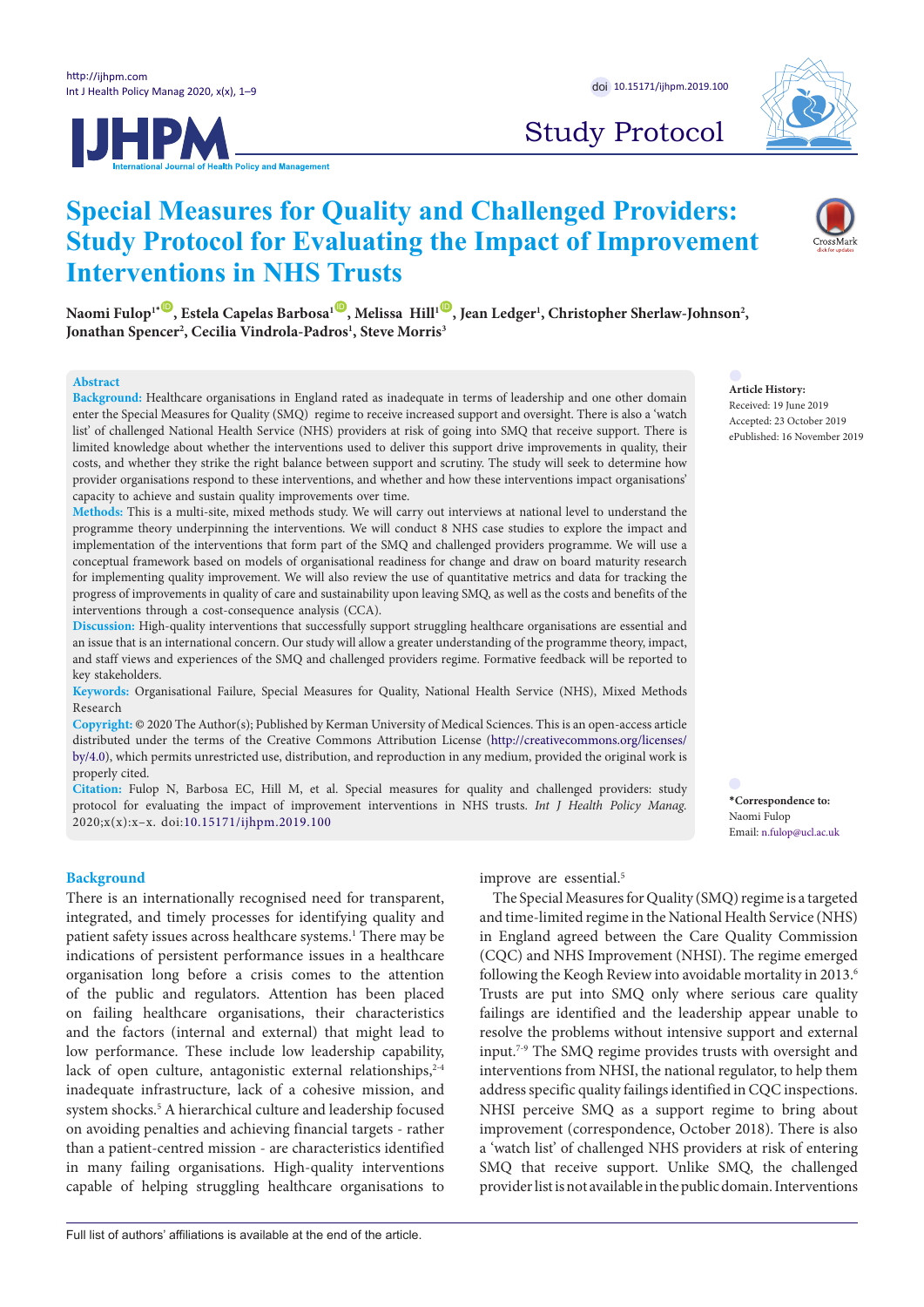for SMQ/challenged providers typically vary between trusts and may include appointment of an Improvement Director; review of the trust's leadership capability; access to financial resources for quality improvement; an improvement plan, including options for diagnostic work on assessing medical engagement; buddying with other trusts and commissioning external expertise. These may be delivered in conjunction with other interventions, and within a context of significant senior leadership changes.

Studies of the SMQ regime have highlighted unintended consequences for trusts, such as difficulties with recruitment and retention, lowering of staff and patient morale, increases in financial costs, and external pressures placed on already burdened management systems.<sup>10</sup> A recent evaluation of the CQC inspection regime categorises 8 types of regulatory impact arising from the inspection regime ([Table 1](#page-1-0)).<sup>11</sup> The impact of CQC inspections was found to vary considerably according to type and size of provider, although 'directive,' 'stakeholder' and 'organisational' influences appear most applicable to providers that are asked by the regulator to take immediate action to improve quality and enter SMQ.

#### The Special Measures Regime

We analysed data supplied by NHSI on trusts that had entered SMQ since the regime began in July 2013 up to September 30, 2018. A total of 35 trusts entered SMQ; 4 trusts returned to SMQ (giving 39 episodes), 25 had exited SMQ, and as of September 30, 2018, there were 14 trusts in SMQ. The "watch list" of challenged providers was initiated in July 2015. These trusts receive interventions to prevent them entering SMQ. On September 30, 2018, there were 17 trusts on this list. Since July 2015, 44 trusts have been placed on this list, with 17 trusts leaving the list because they entered SMQ, and 1 trust left the list and subsequently returned. Fifty-nine trusts entered SMQ or the challenged providers list between July 2013 and September 2018. As of January 2019, there were 234 trusts in England, meaning that roughly one quarter of trusts have experience with SMQ or the challenged providers regime ([Table 2](#page-2-0)). NHSI also manages a Special Measures for Finance programme (SMF), introduced in July 2016. SMF will not be examined in this study.

#### **Study Aims**

The study will analyse the responses of providers to the

implementation of (*a*) interventions for trusts in SMQ and (*b*) interventions for challenged providers to determine their impact on these organisations' capacity to sustain and achieve quality improvements. We will focus on the main interventions that NHSI has identified as forming part of the SMQ/challenged provider regimes:

- 1) appointment and use of an Improvement Director;
- 2) buddying with other trusts;
- 3) the opportunity to bid for central funding to spend on quality improvement.

We will also include any other interventions participating trusts identify as being part of the SMQ/challenged provider regimes and consider these interventions within a wider context of any leadership changes. We will draw on evidence from the academic literature (eg, on organisational failure, turnaround and performance) to explore these issues and apply a range of appropriate quantitative, economic, and qualitative research methods.

#### **Research Questions**

- 1. What are the programme theories (central and local) guiding the interventions delivered to trusts in SMQ/ challenged provider regimes?
- 2. How and why do trusts respond to SMQ/challenged provider regimes and the interventions within these regimes?
- 3. Which features of trusts in SMQ/challenged provider regimes, and their wider context, contribute to their differing performance trajectories?
- 4. What are the relative costs of the interventions and how do these compare with their benefits?
- 5. How are data used by trusts in SMQ/challenged provider regimes, and how does data contribute to their understanding of improvements in quality and service delivery, especially in areas where performance concerns have been raised by the CQC?
- 6. Do trusts in SMQ/challenged provider regimes find it more difficult to recruit and retain staff?

# **Methods**

#### Study Design

The study is being conducted by the National Institute for Health Research (NIHR) - Health Services and Delivery Research funded Rapid Service Evaluation Team (RSET);

<span id="page-1-0"></span>

|  |  |  |  | Table 1. Eight Regulatory Impact Mechanisms |
|--|--|--|--|---------------------------------------------|
|--|--|--|--|---------------------------------------------|

| <b>Impact Mechanism</b>                                | Description                                                                                                                                                            |
|--------------------------------------------------------|------------------------------------------------------------------------------------------------------------------------------------------------------------------------|
| Anticipatory                                           | Providers seek to comply in advance of regulatory interactions (eg, inspection).                                                                                       |
| <b>Directive</b>                                       | Providers take direct actions as requested by the regulator. Legal consequences possible in cases of non-compliance.                                                   |
| Organisational                                         | Providers instigate internal processes not explicitly related to directives on account of interaction with the regulator, such as<br>addressing leadership or culture. |
| Relational                                             | Influence of (human, interpersonal) interactions between regulatory staff and regulated providers.                                                                     |
| Informational                                          | Regulatory information on performance enters the public domain and informs decision-making.                                                                            |
| Stakeholder                                            | Other stakeholders take action and interact with the regulated provider.                                                                                               |
| Lateral                                                | Regulatory interaction results in new inter-organisational actions (across boundaries), such as peer learning.                                                         |
| Systemic                                               | Regulatory information on providers is used to identify wider issues in systems of care, beyond a single provider.                                                     |
| <sup>a</sup> Adanted from Smitheon et al <sup>11</sup> |                                                                                                                                                                        |

Adapted from Smithson et al.11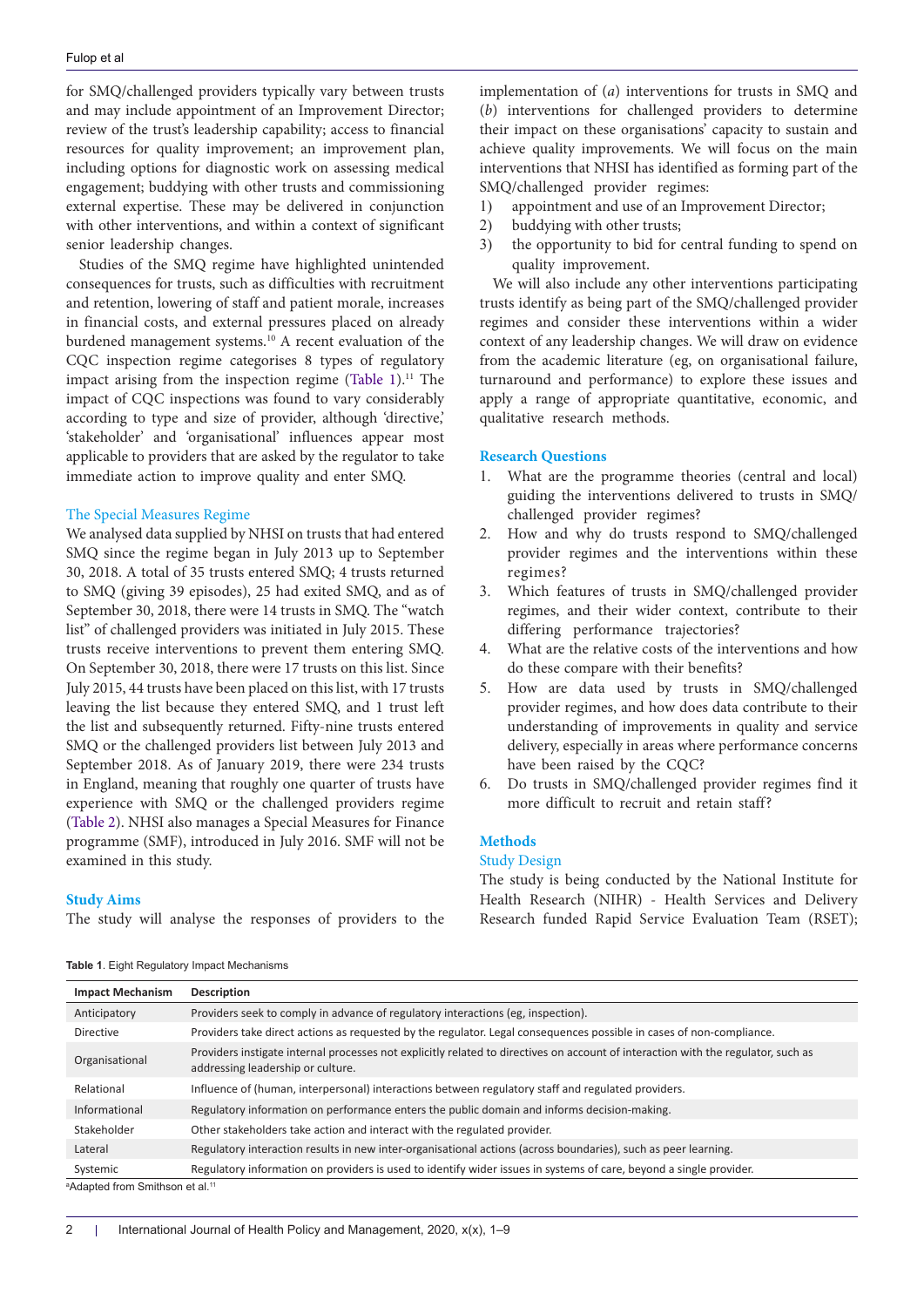<span id="page-2-0"></span>

| Table 2. The Types of NHS Trust Entering SMQ or on the Challenged Providers List (July 2013-September 2018) |  |  |  |  |
|-------------------------------------------------------------------------------------------------------------|--|--|--|--|
|-------------------------------------------------------------------------------------------------------------|--|--|--|--|

| <b>Trust Type</b>           | Number of Trusts Ever in SMQ or on<br><b>Challenged Providers List</b> | Trusts in SMQ (at September 2018) | <b>Trusts on Challenged Providers List (at</b><br>September 2018) |
|-----------------------------|------------------------------------------------------------------------|-----------------------------------|-------------------------------------------------------------------|
| Acute services only         | 33                                                                     |                                   |                                                                   |
| Acute and community         | 18                                                                     | 4                                 |                                                                   |
| Acute and mental health     |                                                                        |                                   |                                                                   |
| Ambulance                   |                                                                        |                                   |                                                                   |
| Community and mental health |                                                                        | $\Omega$                          |                                                                   |
| Mental health               |                                                                        |                                   |                                                                   |
| Total                       | 59                                                                     | 14                                | 17                                                                |

Abbreviations: NHS, National Health Service; SMQ, Special Measures for Quality.

a 5 year research programme that aims to rapidly evaluate health and care service innovations to produce timely findings of national relevance and immediate use to decisionmakers. This is a multi-site, mixed-methods study that will combine qualitative and quantitative approaches to analyse the implementation of interventions delivered to SMQ/ challenged providers, and the impact of these interventions on trust performance, quality of care, patient experience, and costs. We will apply a conceptual framework based on previous models of organisational readiness for change and board maturity for quality improvement. To support the one year time frame data collection and analysis will follow a rapid research design<sup>12</sup> involving: teams of field researchers, participatory approaches, and iterative data collection and analysis, with the research team meeting fortnightly to discuss progress and emergent findings [\(Figure 1\)](#page-2-1).

Our study consists of 5 inter-related elements:

#### **1. Literature Review Using Systematic Methods**

We will conduct a rapid literature review of organisational failure in the public sector following rapid review methodology that uses a phased search approach.13 It will build on a recent review of organisational failure.5 Rapid reviews follow a systematic review approach, but some steps are adapted to reduce the time required to complete the review (ie, using large teams to review abstracts and full texts, and extract data; in lieu of dual screening and selection, a percentage of excluded articles are reviewed by a second reviewer, and software can be used for data extraction and synthesis<sup>13</sup>). The

Preferred Reporting Items for Systematic Reviews and Meta-Analysis (PRISMA) statement will guide the reporting of the methods and findings.14 The review protocol is registered with PROSPERO (CRD42019131024).

### *Review Research Questions*

# *Phase 1*

- 1. How are 'failing healthcare organisations' defined?
- 2. What theoretical approaches have been used to explain organisational failure?
- 3. How is 'organisational turnaround' defined?
- 4. Which theoretical approaches have been used to study turnaround strategies (if any)?

#### *Phase 2*

- 1. What are the main interventions delivered to improve quality? Who delivers these interventions?
- 2. What are the programme theories guiding these interventions?
- 3. What are the main processes of implementation?
- 4. What is the impact of the implementation of these interventions? How are quality and performance monitored?
- 5. What is the sustainability of improvements produced by these interventions (if any)?
- 6. Have any of these interventions been evaluated? If so, how?
- <span id="page-2-1"></span>7. What are the costs and potential benefits of these interventions?



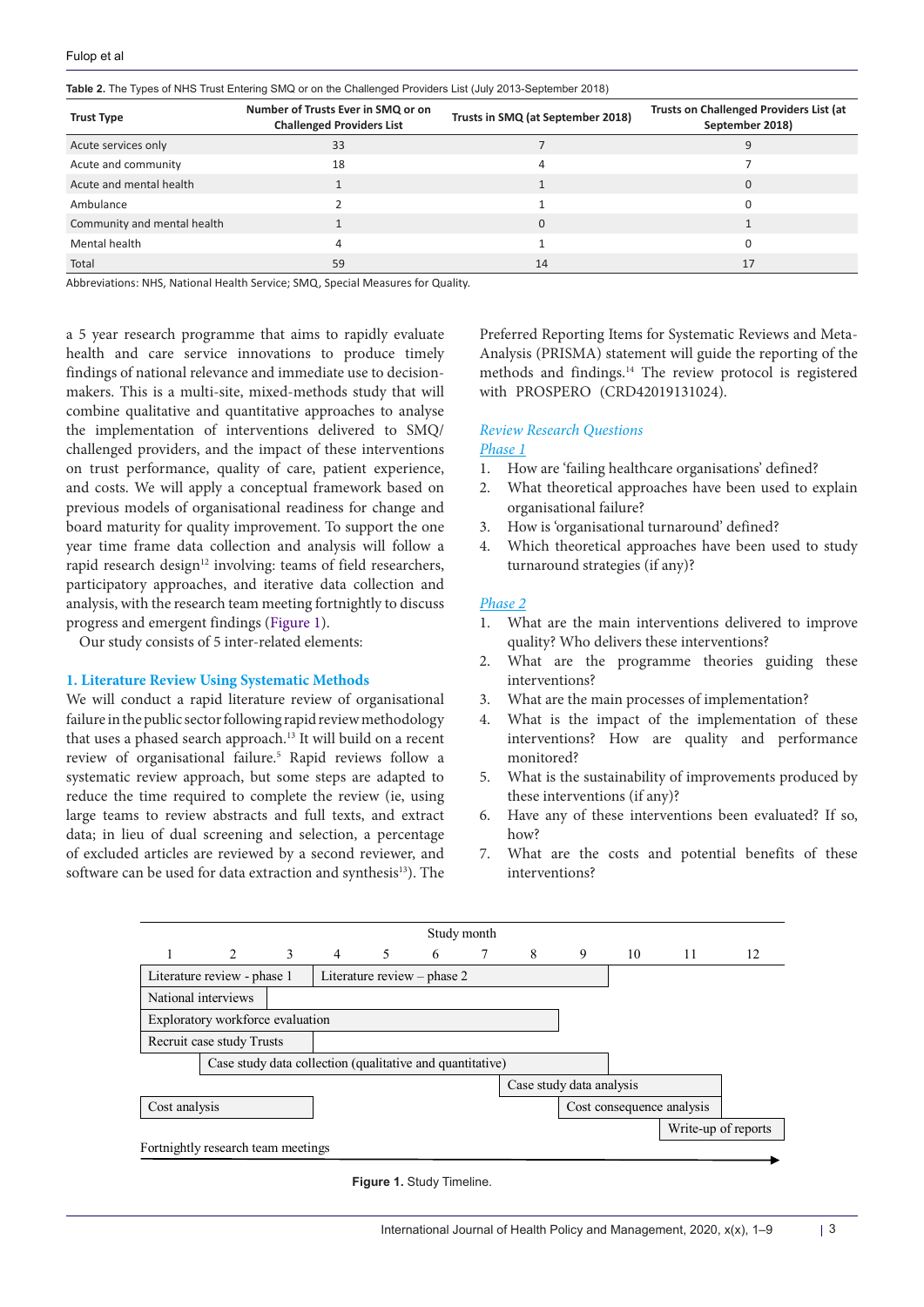# *Search Strategy Phase 1*

Broad searches will cover literature from the fields of health services research, management and business studies to identify overarching themes on regulation, performance and quality improvement in healthcare organisations and the public sector (for an example of this approach see Ferlie et al15). The theoretical content from this literature will be used to develop a thematic framework of organisational failure and turnaround that will be used to inform the second phase.

# *Phase 2*

Targeted searches will focus on interventions designed to address organisational failure and turnaround in healthcare and other public sectors such as education and local government settings and interventions delivered to highperforming organisations. We will search multiple databases: MEDLINE, CINAHL PLUS, EMBASE, and Web of Science for published literature. Results will be combined into Mendeley (Elsevier) and duplicates removed. Reference lists of included articles will be screened to identify additional relevant publications. We will hand search other relevant databases, such as the King's Fund library, and search for relevant grey literature using Open Grey and TRIP.

# *Study Selection*

Following rapid review methodology, <sup>13</sup> one researcher will screen article titles, and 3 researchers will cross-check exclusions in the abstract and full-text phases. Disagreements will be resolved through discussion. Inclusion criteria are: (1) focus on delivering interventions in failing organisations, defined as not meeting required quality standards (selfdefined or defined by external regulating organisation), (2) focus on delivering interventions in high-performing organisations (self-defined or defined by external regulating organisation), (3) describes empirical research, (4) describes research in healthcare and other public sector settings, (5) published in last 20 years, and (6) published in English.

# *Data Extraction And Management*

Included articles will be analysed using a data extraction form developed in REDCap (Research Electronic Data Capture). The form will be piloted independently by 2 researchers using a random sample of 5 articles. Disagreements will be discussed until consensus is reached. The data extraction form will be finalised based on pilot findings.

# *Data Synthesis*

Data will be exported from REDCap and the main article characteristics synthesised. Information entered in free text boxes will be exported from REDCap and analysed using framework analysis. <sup>16</sup> The thematic framework developed Phase 1 will guide our exploration of themes.

# *Quality Assessment*

We will use the Mixed Methods Appraisal Tool to assess article quality. <sup>17</sup> Two researchers will rate these articles independently. Disagreements will be resolved through discussion. Inter-rater reliability will be calculated using the kappa statistic. 18

# **2. Interviews at National Level**

We will carry out 5-7 interviews with staff at national level. The research team will identify contacts within key stakeholder groups, including with NHSI, the CQC and the Department of Health and Social Care (DHSC) and ask for recommendations for individuals involved in the SMQ/ challenged provider regimes. These individuals will then be invited independently to take part in a research interview. The purpose of these interviews is to better understand how the interventions deployed to support trusts are perceived by different stakeholders in relation to their programme theory/ ies (ie, the underlying assumptions and expectations about the purpose of the intervention and the anticipated impact), and which interventions are viewed as being particularly effective, and under what conditions. The interview guide will cover 3 broad topic areas (1) aims of the SMQ/ challenged provider regimes; (2) policy and interventions; and (3) impact.

# **3. Multi-site, Mixed Method Case Studies**

We will conduct 8 case studies (4 'high level,' 4 'in-depth'). Case study research is common in management, business and organisational research and policy evaluations. Yin defines the case study as an 'in-depth inquiry into a specific and complex phenomenon.'19 Case studies typically employ a range of data collection methods – quantitative, qualitative or a mixture of both – to 'construct narratives of past events, or accounts of specific cases.'20

# *Conceptual Framework*

Case studies will explore the implementation of interventions in SMQ/challenged provider trusts, reflecting on any observed changes in processes and outcomes reported across specified time points (eg, point of entry into, or exit from, SMQ). We will apply a board maturity framework developed in previous research, which found that boards with higher levels of maturity in relation to governing for quality improvement were able to effectively balance short-term (external) priorities against long-term (internal) investment in quality improvement and engage staff and patients in the process of change.<sup>21</sup>

In order to understand processes of quality improvement beyond board level, especially amongst "clear improvers" that exit SMQ and sustain change, we will use the concepts of absorptive capacity and dynamic capabilities from the strategic management literature to identify any routines or processes that have helped staff - from senior leaders to frontline clinicians - to learn from external information about performance and quality to sustain performance objectives.<sup>22</sup> Absorptive capacity refers to the ability of organisations to acquire and exploit new information and knowledge and successfully transfer it internally – across organisational subunits – to support learning and performance.<sup>23</sup> Dynamic capabilities refers to patterned activities and routines that require dedicated resources and long-term commitment to effect impactful change.<sup>24</sup> Applying such concepts will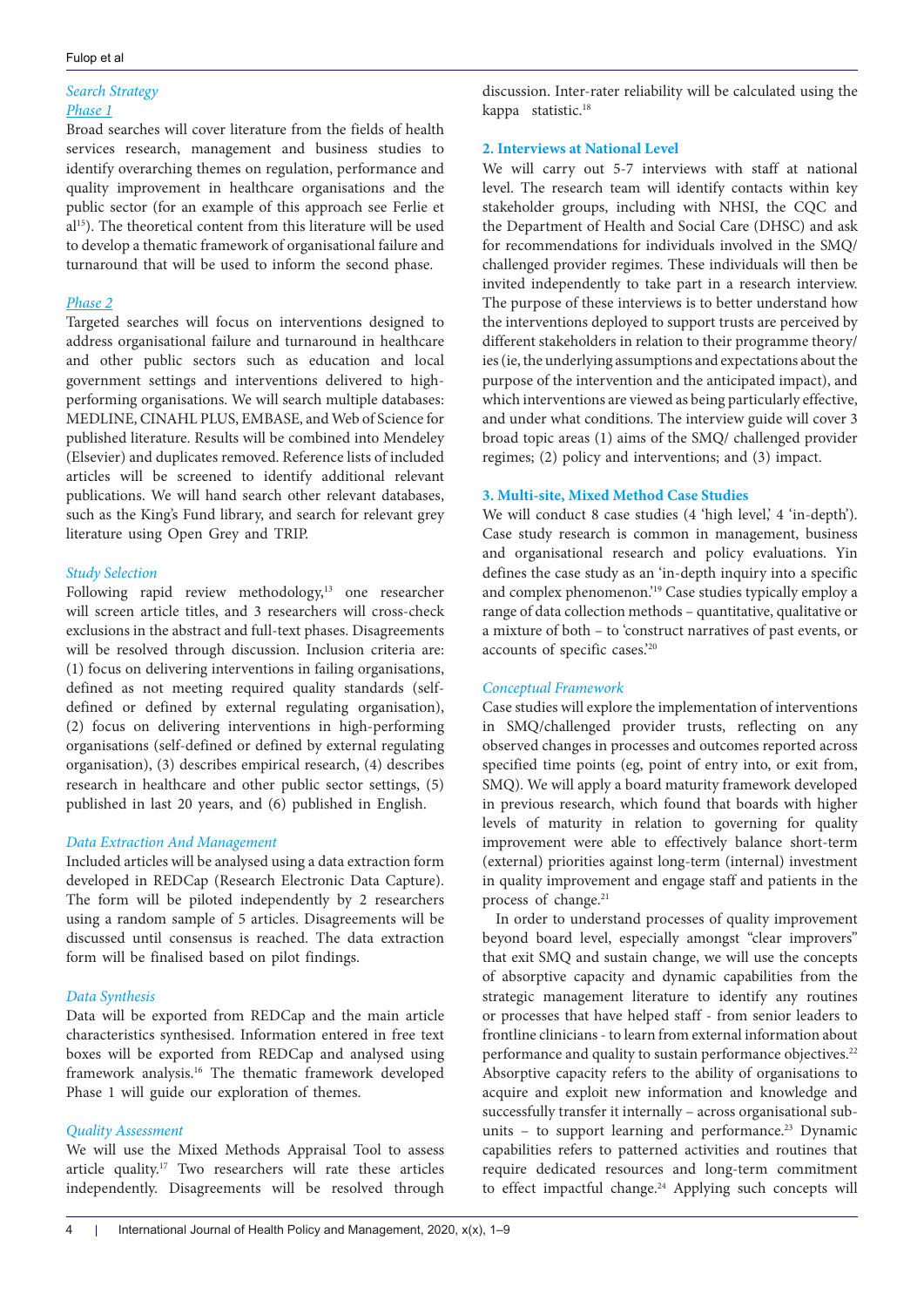help to distinguish between evidence of incremental or ad hoc changes in trusts arising from externally driven SMQ interventions, and more radical or novel service innovations that improve quality and trust performance and have become embedded in new ways of working over time at trusts.

# *Trust Sampling Framework*

# *Inclusion criteria*

- NHS trusts (ambulance, acute, mental health and/ or community providers) placed in SMQ and/or the challenged providers regime *before* September 30, 2018. *Exclusion criteria*
- Trusts placed in SMQ and/or the challenged providers regime (for the first time) *after* September 30, 2018.
- Trusts placed in SMF only and never in SMQ or the challenged providers regime.

Fifty-nine trusts meet our inclusion criteria ([Table 2\)](#page-2-0). Performance trajectories for these trusts were determined based on amount of time spent in SMQ/challenged provider regimes, and progress over time ([Table 3\)](#page-4-0).

### *Trust Sampling Strategy*

The overall objective of the case studies is to understand dynamics within trusts and their local contexts at different ends of the performance spectrum. To do this we will purposively sample 8 case study sites, with 2 sites from each performance category [\(Figure 2\)](#page-5-0). We will attempt to account for provider size and type to ensure a range of organisations.

# (i) Qualitative Fieldwork

# *Data Collection*

Qualitative fieldwork will combine semi-structured interviews, meeting observations, and documentary analysis ([Table 4\)](#page-5-1). Interviews and observations will document processes used to implement the interventions based on available data to plot a chronology of the quality improvement changes at each site. We will note internal (inner) and external (outer) contextual factors potentially influencing participation in the interventions, including senior level leadership changes and perceptions from the wider community and stakeholders in the local heath economy. We will remain open to understanding the interventions trusts perceive to be part of SMQ/challenged provider regimes, in addition to those identified by NHSI as being effective for driving change.

To aid the quantitative analysis, we will study how people within trusts use data with an emphasis on whether and how data are used to track improvements in quality of care. To facilitate the economic analysis, we will query resource use and costs incurred by the different interventions, their perceived impacts on quality, and additional unintended consequences (positive or negative).

Documentary analysis will identify organisational strategies and variables that appear to indicate change over time (ie, since point of entry into SMQ) - such as shifts in organisational composition (eg, workforce numbers and vacancy levels) and changes in organisational structure (eg, new governance systems or mergers). This analysis will also seek to compare central and local theories guiding quality improvement efforts. Throughout the data collection process, the data will be summarised in the form of RAP (Rapid Assessment Procedures) sheets. The RAP sheets will facilitate consistency in data collection across 3 qualitative researchers and will allow the team to identify gaps in data collection that need to be addressed before the fieldwork ends.

# *Sampling*

#### *Participants*

We propose to use "vertical slicing" in the 4 'in-depth' sites, conducting interviews across different organisational tiers as well as with external stakeholders, including patient groups. Up to 15 interviews will be completed at each in-depth case study site. The types of interviewees will depend on the context of each trust, but are likely to include divisional/ clinical directors, and may include staff from a clinical unit which the CQC has flagged as 'inadequate'. In the 4 'highlevel' sites, we will conduct 8-10 interviews at the 'top' of the organisation and with key external stakeholders.

#### *Non-participant Observations*

We will observe public Trust board meetings and quality

| Performance Category <sup>a</sup>      | <b>Performance Category Description</b>                                                                                                                                                                                                               | Trusts Matching Description <sup>b</sup> |
|----------------------------------------|-------------------------------------------------------------------------------------------------------------------------------------------------------------------------------------------------------------------------------------------------------|------------------------------------------|
| 'Prolonged poor performers'            | Trusts that have been in SMQ for 2 years or longer since the introduction of the<br>regime, including those trusts that re-enter SMQ after a period of exit.                                                                                          | 19                                       |
| 'Poor performers'                      | Challenged providers who end up in SMQ.                                                                                                                                                                                                               | 12                                       |
| 'Shorter term challenged<br>providers' | Challenged providers who avoid entry into SMQ and have not previously been placed<br>in SMQ. This may include trusts that merged with higher performing providers. They<br>are or were 'challenged' for less than 2 years.                            | 20                                       |
| 'Clear performance improvers'          | Trusts that have previously entered SMQ or been on the challenged providers list but<br>later achieved a good or outstanding overall CQC rating, without re-entry into either<br>regime.                                                              | 9                                        |
| Other trusts                           | Trusts that do not meet any of the other criteria (4 because they were 'challenged'<br>for a longer time, and one because they left SMQ after a short period but have never<br>been rated good or outstanding by CQC). These trusts were not sampled. | 5                                        |

<span id="page-4-0"></span>**Table 3.** Descriptions of Performance Categories

Abbreviations: CQC, Care Quality Commission; SMQ, Special Measures for Quality.

<sup>&</sup>lt;sup>a</sup> Performance categories are neither exhaustive nor mutually exclusive.

**b** Some trusts fit multiple categories.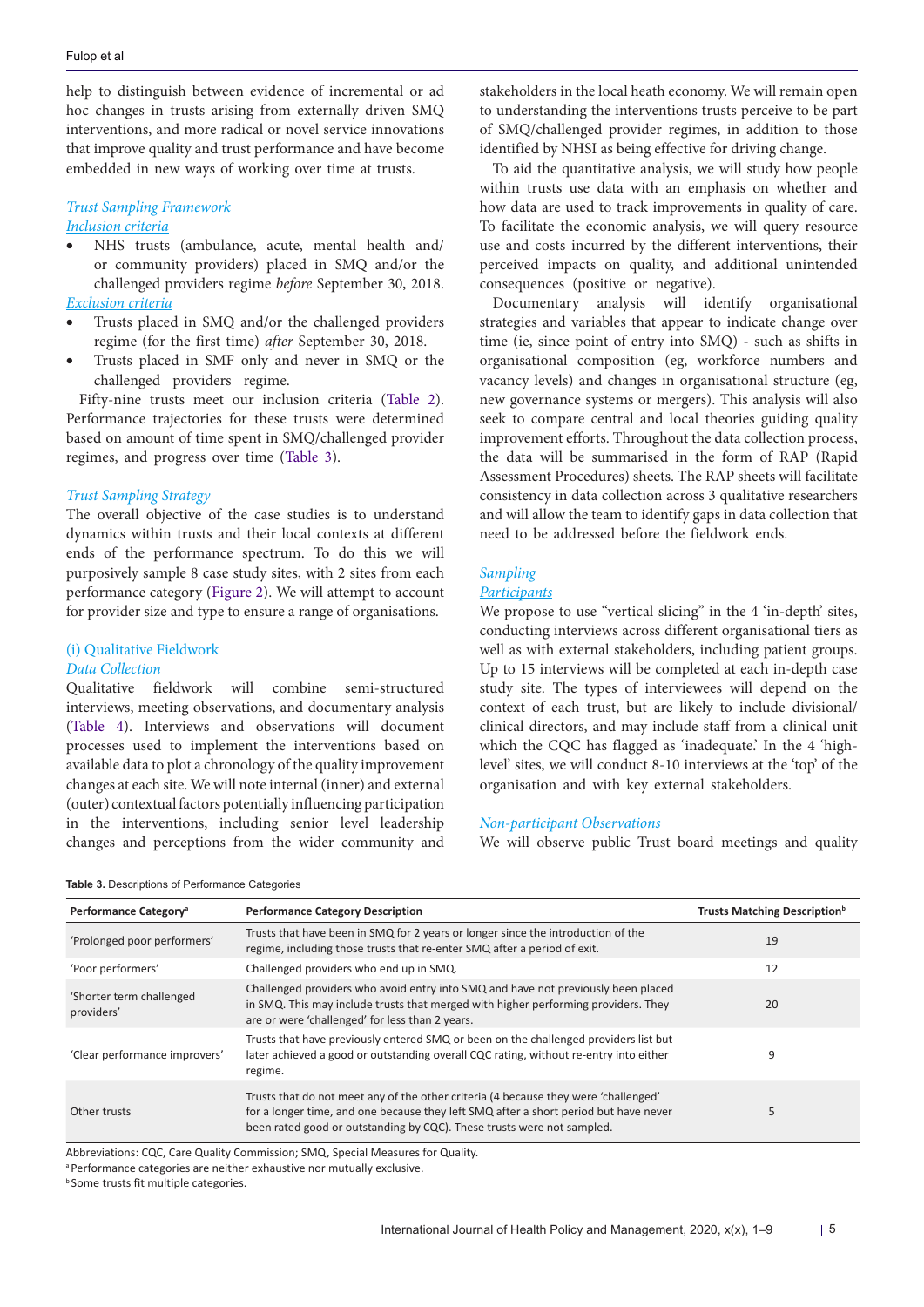<span id="page-5-0"></span>

**Figure 2.** Purposive Sampling Model for Case Studies. Abbreviations: SMQ, Special Measures for Quality; CP, Challenged Providers; CQC, Care Quality Commission.

or performance-focused meetings at divisional level, after securing prior permission, at the 4 'in-depth' sites and gaining individual consent from participants at the time of the meeting. We will use the board quality improvement maturity framework<sup>21</sup> in our observations of boards and other relevant meetings to support analysis of observational data. We will focus on critical quality incidents or service issues where progress in quality improvement appears 'transparently observable' or where improvements are proving especially challenging for the organisations.25 Thus, we might study a particular clinical unit that has been flagged as in need for improvement in earlier CQC inspections or a new intervention the trust has introduced to support staff engagement in quality improvement, such as 'quality huddles.'

#### *Documents*

We will collect documents on SMQ/challenge provider regimes produced centrally (eg, by the DHSC or NHSI), as well as those developed by trusts to operationalise improvement efforts and recommendations from the regulator. For example, we will examine relevant meeting minutes (eg, board meetings and operational units), strategic performance documents and business plans to help triangulate findings from interviews and observations.

#### (ii) The Use of Data by Trusts

To complement the qualitative analysis, we will look deeper into the way data are being used by case study trusts, focussing specifically on how they monitor the impact of interventions and track quality improvements and whether they perceive that they have the capabilities and resources to do so effectively. We will also assess any changes in the way trusts use data once being placed into special measures or identified as "challenged," including investing resources to support more accurate data collection and monitoring. Moreover, we will analyse whether, and how, trusts track progress against required improvements and these examples could offer helpful insights into whether trusts will be resilient to future challenges.

This work will link with the qualitative analysis described above in that trust interviews will provide on-the-ground insight into how being in special measures, or on the challenged provider list, influences their approach to the collection of data and how they monitor quality. They may also provide

<span id="page-5-1"></span>**Table 4.** Summary of Qualitative and Quantitative Data Collection at In-Depth vs. High-Level Sites

|                                                                                               | <b>In-Depth Sites</b>                                                                                                                           | <b>High-Level Sites</b>                                                                                                                           |  |  |
|-----------------------------------------------------------------------------------------------|-------------------------------------------------------------------------------------------------------------------------------------------------|---------------------------------------------------------------------------------------------------------------------------------------------------|--|--|
| <b>Qualitative Components</b>                                                                 |                                                                                                                                                 |                                                                                                                                                   |  |  |
| Non-participant observation (eg, board meetings,<br>operational meetings)                     | Yes<br>Number of observations: 2 at each site (8 in total)                                                                                      | <b>No</b>                                                                                                                                         |  |  |
| <b>Interviews</b>                                                                             | Yes                                                                                                                                             | Yes                                                                                                                                               |  |  |
|                                                                                               | Participants: from across different organisational<br>tiers + external stakeholders<br>Sample size: 15 interviews at each site (60 in<br>total) | Participants: from the top of the<br>organisation + key external stakeholders<br>Sample size: 8-10 interviews at each sites<br>$(32-40$ in total) |  |  |
| Documentary analysis                                                                          | Yes                                                                                                                                             | Yes                                                                                                                                               |  |  |
| <b>Quantitative Components</b>                                                                |                                                                                                                                                 |                                                                                                                                                   |  |  |
| Trust use of quantitative information relating to quality<br>of care                          | Yes                                                                                                                                             | Yes                                                                                                                                               |  |  |
| Tracking of outcome measures against improvement<br>actions                                   | Yes                                                                                                                                             | No                                                                                                                                                |  |  |
| Trust use of metrics to monitor impact of SMQ regime<br>and challenged provider interventions | Yes                                                                                                                                             | Yes                                                                                                                                               |  |  |
| Abbreviation: SMQ, Special Measures for Quality.                                              |                                                                                                                                                 |                                                                                                                                                   |  |  |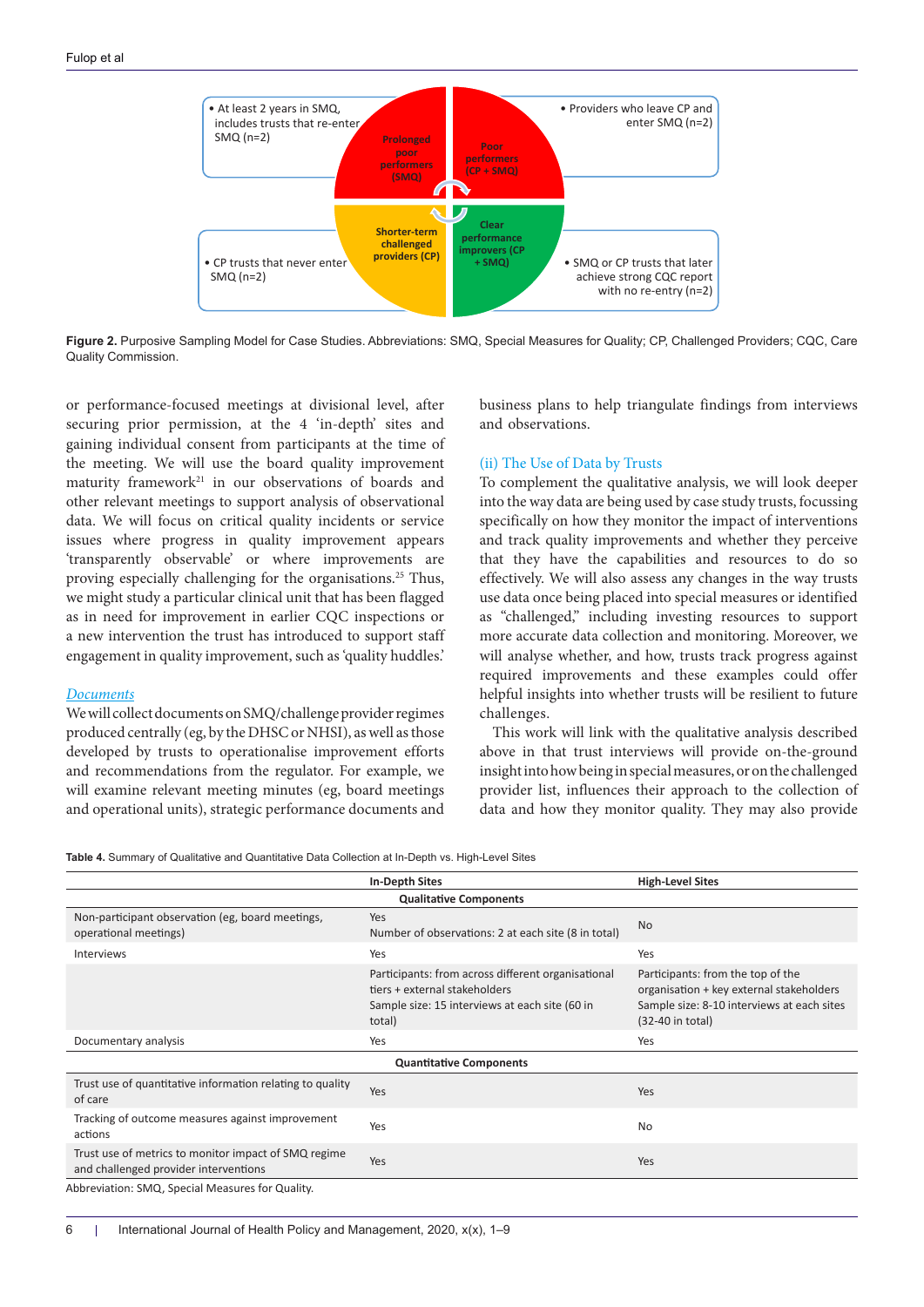details on specific measures they are using and the qualitative interview topic guides will include questions focused on the trust's use of information. Additional interviews will be conducted if necessary to gather specific information on data collection and monitoring of quality.

Other sources of information will be CQC inspection reports, documents produced by, or on behalf of, trusts (eg, Board reports, Quality Accounts), NHSI monthly monitoring of trusts and changes in their performance (eg, NHSI Single Oversight Framework segmentation) and, for wider context, the findings of the rapid literature review. These, in turn, may produce further lines of enquiry that could be followed up with the case study sites.

The analysis will include monitoring relevant improvement actions highlighted by these documents where they can be appropriately linked to outcomes observed in data. For example, if CQC raised concerns about a stroke service, then we would be interested in how the trust used data to track outcomes and to provide assurance that the quality of the stroke service is improving. There may also be evidence to suggest that pressures on some outcomes are related to performance of other providers in the local health system which we will investigate, where feasible. For some measures, data would be available to put the trust's changes in outcomes within a national context, and possible sources include material published by the trusts (eg, Board papers), published statistics and patient-level records from Hospital Episode Statistics and national monitoring reports produced by NHSI (eg, monthly Single Oversight Framework segmentation spreadsheets). (Note: we have approval from NHS Digital covering all projects conducted by the REST.)

# (iii) Case Study Data Analysis

Triangulation of interview, observational, documentary and quantitative data will produce 8 local case studies that will be analysed thematically and comparatively, consistent with suggestions in academic literature on analysing processes of change in organisations25-27 and on receptive contexts for sustaining quality improvement in healthcare.<sup>28,29</sup>

# **4. Exploratory Workforce Evaluation**

This additional quantitative component will explore relationships between workforce data and being in SMQ or on the challenged providers list. We will explore whether trusts find it more difficult to recruit and retain staff, or whether staff turnover increases after entering SMQ/challenged provider regimes. This will require trust-level workforce recruitment, retention, and turnover data from NHS Digital and information on vacancies and agency staff from NHSI. These data will be combined with trust inspection information from CQC, and details of time spent in any quality regime. Additional trust information such as size, financial situation, teaching status, measures of underlying patient need, or rurality will be considered. This proposed analysis is exploratory and subject to construction of a consistent and comparable workforce dataset and sufficient sample sizes to establish any statistical links. In any event we will be able to raise hypotheses that could be tested more robustly in future studies and reflected back to the case study sites for their qualitative insights.

# **5. Economic Analysis**

The economic analysis aims to quantify the costs and benefits of different combinations of interventions used in SMQ/ challenged provider regimes from an NHS perspective, using a cost-consequence analysis (CCA) approach. A CCA compares interventions in which the components of incremental costs (direct or indirect) and consequences (eg, knowledge, behaviours, processes) are computed and listed, without aggregating these results into a cost-effectiveness ratio.30 This approach enables one to look into process measures and qualitative findings in a quantitative manner, allowing for some insight as to how potential benefits compare to the cost of interventions.

A feasibility study for the economic analysis found that:

- 1. A CCA was feasible, but it would only be possible to evaluate different combinations of interventions, ie, it would not be possible to evaluate the benefits of each intervention individually. It would need to account for likely variation in the type and intensity of these interventions, eg, percentage of full-time equivalent (FTE) time the Improvement Director spends at the trust, different buddying models, varying receipt of funds spent in different ways. We will explore the impact of this variation on both costs and consequences.
- 2. Costs could be measured using resource use and unit cost data collected during the multi-site mixed methods study.
- 3. Consequences could be measured using qualitative data collected during the multi-site mixed methods study and/or combining it with quantitative data.

# *Cost Analysis*

The first component of the economic analysis consists of a cost analysis, which is feasible as a standalone analysis, as it does not depend on qualitative findings from the case studies or quantitative analysis.

Each intervention will be costed using data collected during the case studies. We will calculate the costs of appointing an external Improvement Director based on salary costs plus other costs incurred, accounting for whether and how these costs may be shared across different trusts. We will identify the activities that typically occur with different models of buddying (eg, meetings, site visits, etc), and calculate the costs of these different models, including costs incurred by both the trust in SMQ and the 'buddy' trust. We will obtain information on the funds received to support improvement (challenged providers may access up to £200 000, while SMQ trusts may access up to £500 000), and identify how these monies, when received, are spent. For each intervention, we will also identify where the cost is incurred. We will also include opportunity costs as perceived by SMQ/challenged providers from an NHS perspective.

# *Cost-Consequence Analysis*

Based on the qualitative findings from the case studies, we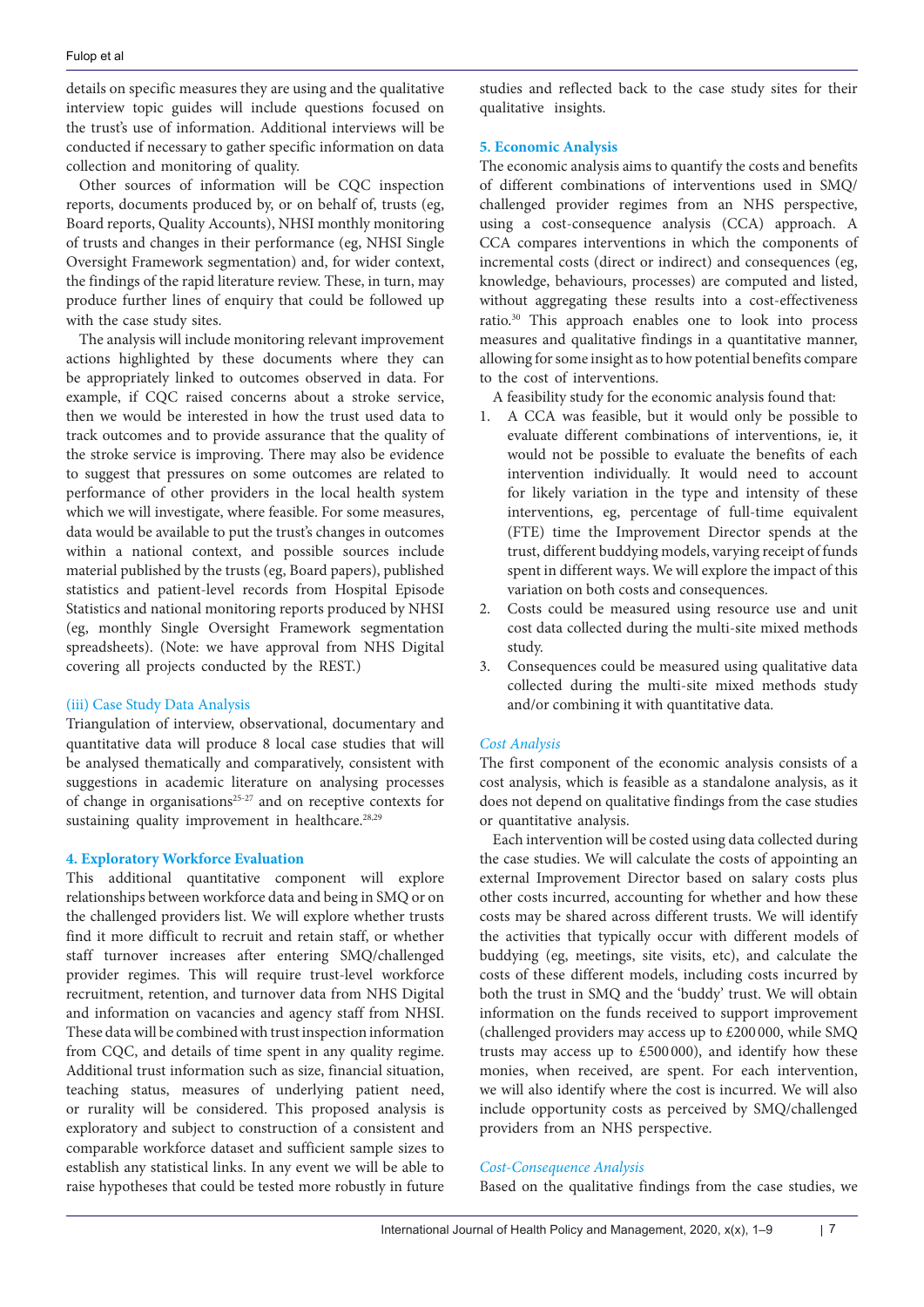aim to conduct a CCA that will evaluate the consequences of different combinations of interventions, considering type/ intensity, and compare these with their costs. Consequences will be measured using qualitative data collected from the case studies, based on recurrent topics raised in the case studies' emerging findings. These will be transformed into a meaningful scale, to quantify relative impacts of the intervention combinations. This approach allows for the findings of the process evaluation to be understood as a relative impact, which can be balanced against costs.

As there is likely to be between-trust variation in the type and intensity of the 3 main interventions, we will explore how consequences vary by type and intensity. Given that the measurement of both costs and consequences will depend on data collection from the case studies, the economic analysis will take place in 2 phases: (1) a cost analysis to take place in the initial months following access to selected NHS trusts and (2) a CCA following data collection in the case studies.

#### Patient and Public Involvement

Two patient representatives provided feedback on the protocol and will provide ongoing review and feedback throughout the study (including dissemination). We presented the study topic to a local Research Advisory Panel, comprising patient representatives and members of the public. The Research Advisory Panel will provide programme level involvement, as distinct from individual evaluation-level and engagement activity. The Research Advisory Panel feedback informed protocol development, and additional feedback will be requested throughout the study. We will devise a local involvement and engagement strategy and when the site sample is defined, we will contact local patient groups, or individual key informers to obtain their views.

#### **Discussion**

This mixed methods study will enable an analysis of the SMQ/challenged providers regimes and the interventions within them that have been set out by NHSI from the point of view of a wide range of stakeholders and multiple participating sites. The proposed research will inform our understanding of how trusts respond to the interventions and how they may impact on organisations' capacity to achieve and sustain quality improvements over time. We will also gain insights into staff views and experiences with processes of change and improvement. Undertaking case studies of sites experienced with the SMQ/challenged provider regimes is a central component of the proposal. In addition to facilitating an analysis of the interventions delivered by NHSI, using a case study approach will also allow us to remain mindful that additional interventions may be deployed, and significant changes to leadership are frequently concurrent.

We anticipate generating lessons for trusts on responding to the interventions, such as what to prioritise and the organisational capabilities that have been found to support quality improvement. There will also be lessons for national bodies on how to support these trusts in light of the varied internal and external contexts of healthcare organisations facing performance difficulties. The information gathered in this study will also lead to recommendations on using routine and quantitative data to track quality improvements, including at system level, and set out the potential costs and benefits of individual interventions in the SMQ/challenged provider regimes. Research examining the interventions delivered by NHSI is limited and another key output from the study will be a conceptual framework that will to help evaluate the SMQ/ challenged provider regimes in future. Our findings may also have wider applications to other regulated contexts, such as the education sector, and public sector management theory more broadly.

A key strength of the study is the mixed method approach that comprises a literature review, in-depth case studies, quantitative analyses that will be responsive to emerging themes from the case studies, and consideration of costs and potential consequences in an economic evaluation. There are, however, some potential limitations. The study duration of one year means that we will only have a partial view of the process and cannot study developments within the 8 case studies and their strategic responses to performance issues longitudinally. In addition, some data will be retrospective. It is also possible that access to case study sites may be constrained due to the sensitive nature of the research topic. The number of case-study sites may make it difficult to draw general conclusions about use of data, although our sampling is in line with many other high quality examples of case study research which apply mixed methods, and may have fewer than 8 organisations to compare. Within the trusts themselves, there may be problems accessing relevant data in which case we aim to be pragmatic and work with what we can obtain from national and publicly available datasets. Finally, the economic component of the study will not be able to disentangle individual effects from each intervention due to the complex nature and implementation unique to each participating site.

#### **Acknowledgements**

We thank Christine Taylor (Department of Applied Health Research, UCL) for critical review of the manuscript and administrative support of the study. This report is independent research funded by the NIHR (Health Services and Delivery Research, 16/138/17 – Rapid Service Evaluation Research Team). NJF is an NIHR Senior Investigator. NJF, ECB, and SM are supported in part by the NIHR Collaboration for Leadership in Applied Health Research Care (CLAHRC) North Thames at Barts Health NHS Trust. The views expressed are those of the authors and not necessarily those of the NHS, the NIHR or the DHSC.

#### **Ethical issues**

The UCL R&D Office and Ethics Committee reviewed the study protocol and materials. The study was classified as a service evaluation, not requiring research ethics committee approval. We will follow guidelines for data security, confidentiality and information governance. Data will be stored on a password protected UCL share drive that all research team members can access, sensitive or non-anonymised documents will be individually password protected. An informed consent process using participant information sheets and written consent will be used for recruitment to ensure informed and voluntary participation. We are aware of the sensitive nature of this research for organisations and individuals. The research team has experience in conducting